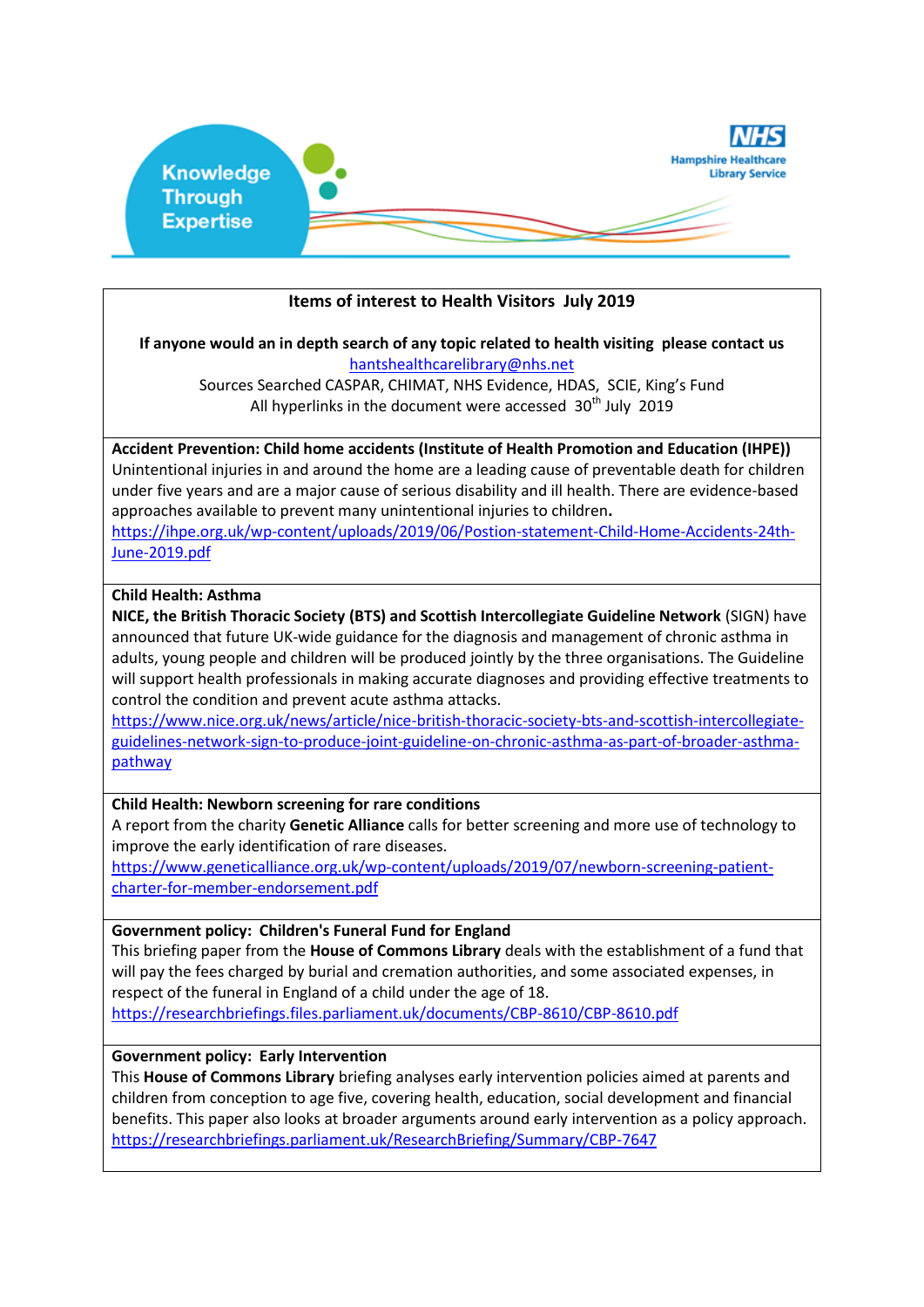**Government policy: A home-visiting programme for disadvantaged young children: final report for the feasibility study (Institute for Fiscal Studies July 2019)**

This study looked at the evidence on the factors that contribute to previous successful home-visiting programmes and examined local priorities and existing services to evaluate the need for a new early childhood intervention in England. It looks at how to measure the benefits of the intervention for children, families and the public purse.

[https://www.ifs.org.uk/uploads/R159\\_A\\_home](https://www.ifs.org.uk/uploads/R159_A_home-visiting_programme_for_disadvantaged_young_children.pdf)visiting programme for disadvantaged young children.pdf

### **Mental Health: Pregnancy and Post-birth Wellbeing Plan.**

**Tommy's** have launched a digital version of the NICE-approved Pregnancy and Post-birth Wellbeing Plan. The new digital tool, created in partnership with the Institute of Health Visitors (IHV), the National Childbirth Trust (NCT), Netmums, Public Health England (PHE) and the Royal College of Midwives (RCM) is called: Your Baby's Mum: A wellbeing plan for pregnancy and post-birth. The resource, and accompanying Your Baby's Mum campaign, is designed to help all pregnant women to think and talk about their mental wellbeing in the pregnancy and post-birth period, and to plan early for support and self-care after the birth. The tool is suitable and available for all pregnant women and can be completed at any point in pregnancy. The tool will help pregnant women make a plan for their mental wellbeing and it will offer extra support to those who need it during pregnancy. It has a tailored route for women who have suffered a previous pregnancy loss or premature birth, which acknowledges the extra anxiety this can cause**.**

[https://www.tommys.org/our-organisation/about-us/charity-news/new-wellbeing-resource](https://www.tommys.org/our-organisation/about-us/charity-news/new-wellbeing-resource-pregnancy-and-post-birth)[pregnancy-and-post-birth](https://www.tommys.org/our-organisation/about-us/charity-news/new-wellbeing-resource-pregnancy-and-post-birth)

### **Nutrition: Commercial infant and baby food and drink: evidence review**

A report setting out the evidence for action on food and drink product ranges targeted at babies and young children, and **PHE**'s advice to government.

[https://www.gov.uk/government/publications/commercial-infant-and-baby-food-and-drink](https://www.gov.uk/government/publications/commercial-infant-and-baby-food-and-drink-evidence-review)[evidence-review](https://www.gov.uk/government/publications/commercial-infant-and-baby-food-and-drink-evidence-review)

**Nutrition: Ending inappropriate promotion of commercially available complementary foods for infants and young children between 6 and 36 months in Europe.** 

In 2016, the World Health Assembly approved **WHO** guidance on ending the inappropriate promotion of foods for infants and young children through resolution WHA69.9. The aims of the guidance are to protect breastfeeding, prevent obesity and chronic diseases, promote a healthy diet, and ensure caregivers receive clear and accurate information on infant and young child feeding. This discussion paper outlines the first steps in developing a nutrient profile model for commercially available complementary foods marketed as suitable for infants and young children (6–36 months). http://www.euro.who.int/ data/assets/pdf file/0004/406453/Ending Final 3June2019.pdf

#### **Nutrition: Health on the Shelf**

The **Royal Society for Public Health (RSPH)** and Slimming World have worked in partnership to research the impact that supermarkets are having on the UK's obesity epidemic. The aim is to raise awareness of how supermarkets can be part of a solution to support people to lead healthier lives through their marketing and sales tactics, and by encouraging customers to choose healthy food and drink purchases.

[https://www.rsph.org.uk/uploads/assets/uploaded/5ec3d502-2e94-47c0-ad1bbe1d4a74218c.pdf?](https://www.rsph.org.uk/uploads/assets/uploaded/5ec3d502-2e94-47c0-ad1bbe1d4a74218c.pdf)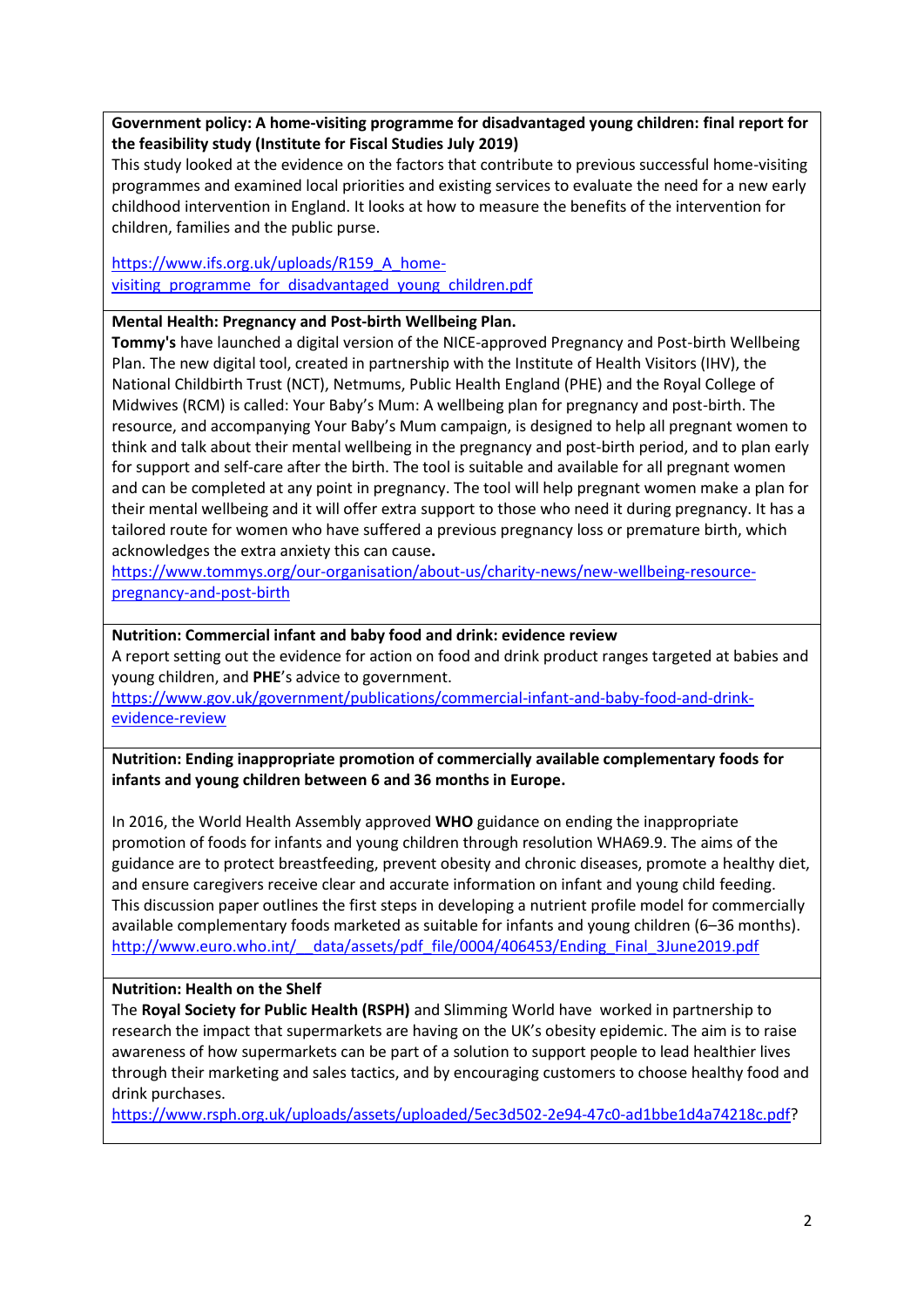### **Staff Development: New website for general practice nurses**

Community nursing charity the Queen's Nursing Institute (QNI) has launched a website for general practice nurses, which is describes as an online repository of educational and clinical resources**.** <https://gpnen.org.uk/>

### **Vaccination: 20 million children miss out on lifesaving measles, diphtheria and tetanus vaccines in 2018**

20 million children worldwide – more than 1 in 10 – missed lifesaving vaccines such as measles, diphtheria and tetanus in 2018, according to new data from **WHO and UNICEF**. Most unvaccinated children live in the poorest countries, and are disproportionately in fragile or conflict-affected states. It is thought that an outbreak of disease such as measles, points to communities that are missing vaccines due to access, costs or, in some places, complacency.

[https://www.unicef.org.uk/press-releases/20-million-children-miss-out-on-lifesaving-measles](https://www.unicef.org.uk/press-releases/20-million-children-miss-out-on-lifesaving-measles-diphtheria-and-tetanus-vaccines-in-2018/)[diphtheria-and-tetanus-vaccines-in-2018/](https://www.unicef.org.uk/press-releases/20-million-children-miss-out-on-lifesaving-measles-diphtheria-and-tetanus-vaccines-in-2018/)

# **Vaccination: 'Worry is contagious': the vaccine-hesitant parents putting children at risk**

An article from the **Guardian** that argues that, parents who are unsure about vaccination are one of the top 10 threats to global health this year, more so than committed anti-vaxxers. It asks what is behind this crisis of confidence.

[https://www.theguardian.com/society/2019/jul/13/vaccines-hesitant-parents-threat-to-global](https://www.theguardian.com/society/2019/jul/13/vaccines-hesitant-parents-threat-to-global-health)[health?](https://www.theguardian.com/society/2019/jul/13/vaccines-hesitant-parents-threat-to-global-health)

## **Journal News**

Register for an NHS OpenAthens accoun[t at https://openathens.nice.org.uk/](https://openathens.nice.org.uk/) for online access to the latest issue of

## **Journal of Health Visiting**

## Volume: 7, Number: 7

And many other journals and online resources such as [BMJ Best Practice](https://bestpractice.bmj.com/)

# **Article abstracts that may be of interest**

if the full text is required please contact <mailto:hantshealthcarelibrary@nhs.net>

**Clinical onset of atopic eczema: Results from two nationally representative British birth cohorts followed through mid-life**

Abuabara K.et al ; *The Journal of allergy and clinical immunology*; Jun 2019

Atopic eczema onset is described primarily in early childhood; the frequency and characteristics of adult-onset disease remain controversial. OBJECTIVE(S): To determine the proportion of individuals who report atopic eczema symptoms between birth and mid adulthood, and to examine demographic, immunologic, and genetic factors associated with period of symptom onset. METHOD(S): We conducted a longitudinal study using data from two nationally representative community-based birth cohorts from the United Kingdom: the British Cohort Studies 1958 and 1970. Individuals were followed from birth through age 42-50. The primary outcome was the age period of self-reported atopic eczema symptom onset based on repeated measures of self-reported atopic eczema at each survey wave. RESULT(S): The annual period prevalence of atopic eczema ranged from 5-15% in two cohorts of over 17,000 participants each followed from birth through mid-age. There was no clear trend in prevalence by age, and among adults reporting active atopic eczema during a given year, only 38% had symptom onset reported in childhood. When compared with individuals whose eczema started in childhood, those with adult-onset disease were more likely to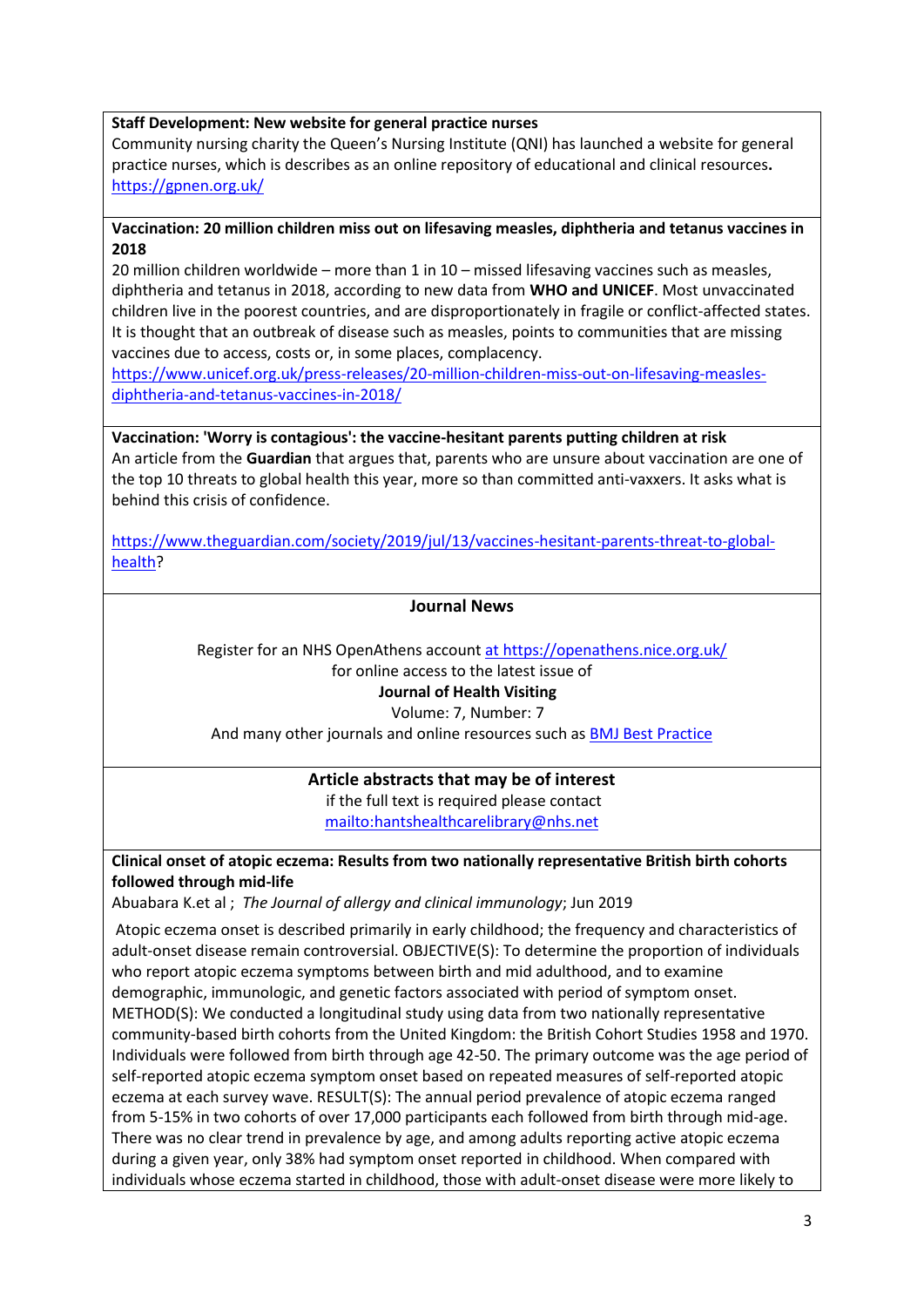be women, from Scotland or Northern England, of lower childhood socio-economic group, smokers in adulthood, and less likely to have a history of asthma. In a sub-analysis using data from the 1958 cohort only, genetic mutations previously associated with atopic eczema, including filaggrin null mutations, and allergen-specific IgE were more common among those with childhood-onset disease. CONCLUSION(S): Rates of self-reported atopic eczema remain high after childhood, and adult-onset atopic eczema has different risk factor associations than childhood-onset eczema.

**Exploring health visiting professionals' evaluations of early parent-infant interactions** Elmer, J. et al *Journal of Reproductive and Infant Psychology*; Jul 2019

Objective: To examine the accuracy of Health Visitors (HVs) evaluations of the quality of parentinfant interactions. Background: HVs have been identified as key professionals in the early identification of difficulties in parent-infant interactions. Method: A sample of 56 HVs, 4 Family Health Nurses (FHNs) and 14 Community Nursery Nurses (CNNs) recruited from two National Health Service (NHS) Trusts, viewed video footage of six early parent-infant interactions which had been categorised as 'sensitive', 'mixed', and 'problematic' using the CARE-Index. Participants evaluated the quality of the parent-infant interactions shown in these videos using the Parent-Infant Interaction Rating Questionnaire (PIIRQ).Results: On average, participants correctly rated the problematic videos as lowest in quality, the mixed as higher in quality than the problematic videos, and the sensitive videos as highest in quality. Interestingly, within the problematic category participants rated the 'unresponsive' pattern of interaction as significantly lower in quality than the 'controlling' interaction. Conclusions: Findings suggest participants were relatively accurate in their evaluations of parent-infant interactions. However, they indicate that participants were more likely to be concerned about unresponsive, as opposed to controlling, interactive behaviours. Recommendations for further research include exploration of potential differences in how healthvisiting professionals evaluate particular patterns of parent-infant interactions.

**'I don't think anybody explained to me how it works': Qualitative study exploring vaccination and primary health service access and uptake amongst Polish and Romanian communities in England** Bell S. et al ; *BMJ Open*; Jul 2019; vol. 9 (no. 7)

This study explored vaccination attitudes and behaviours among Polish and Romanian communities, and related access to primary healthcare services. Design(s): A qualitative study using in-depth semistructured interviews with Polish and Romanian community members (CMs) and healthcare workers (HCWs) involved in vaccination in areas with large Polish and Romanian communities. CMs discussed their vaccination attitudes and their experiences of accessing vaccinations in England. HCWs shared their experiences in vaccinating Polish and Romanian communities. Setting(s): Recruitment focused on three geographical areas in England with large Polish and Romanian populations (in London, Lincolnshire and Berkshire). Participant(s): 20 Polish and 10 Romanian CMs, and 20 HCWs. Most CMs were mothers or pregnant women and were recruited from London or Lincolnshire. HCWs included practice nurses, health visitors and school nurses recruited from the targeted geographical areas. Result(s): Although most CMs reported vaccinating according to the UK schedule, obstacles to vaccination were highlighted. CMs experienced difficulties navigating and trusting the English primary healthcare system, and challenges in accessing credible vaccination information in Polish and Romanian. CM vaccination expectations, largely built on knowledge and experiences from Poland and Romania, were often unmet. This was driven by differences in vaccination scheduling and service provision in England, such as nurses delivering vaccines instead of doctors. CMs reported lower acceptance of the influenza vaccine, largely due to perceptions around the importance and efficacy of this vaccine. HCWs reported challenges translating and understanding vaccination histories, overcoming verbal communication barriers and ensuring vaccination schedule completeness among families travelling between England and Poland or Romania. Conclusion(s): This study identified vaccination uptake and delivery issues and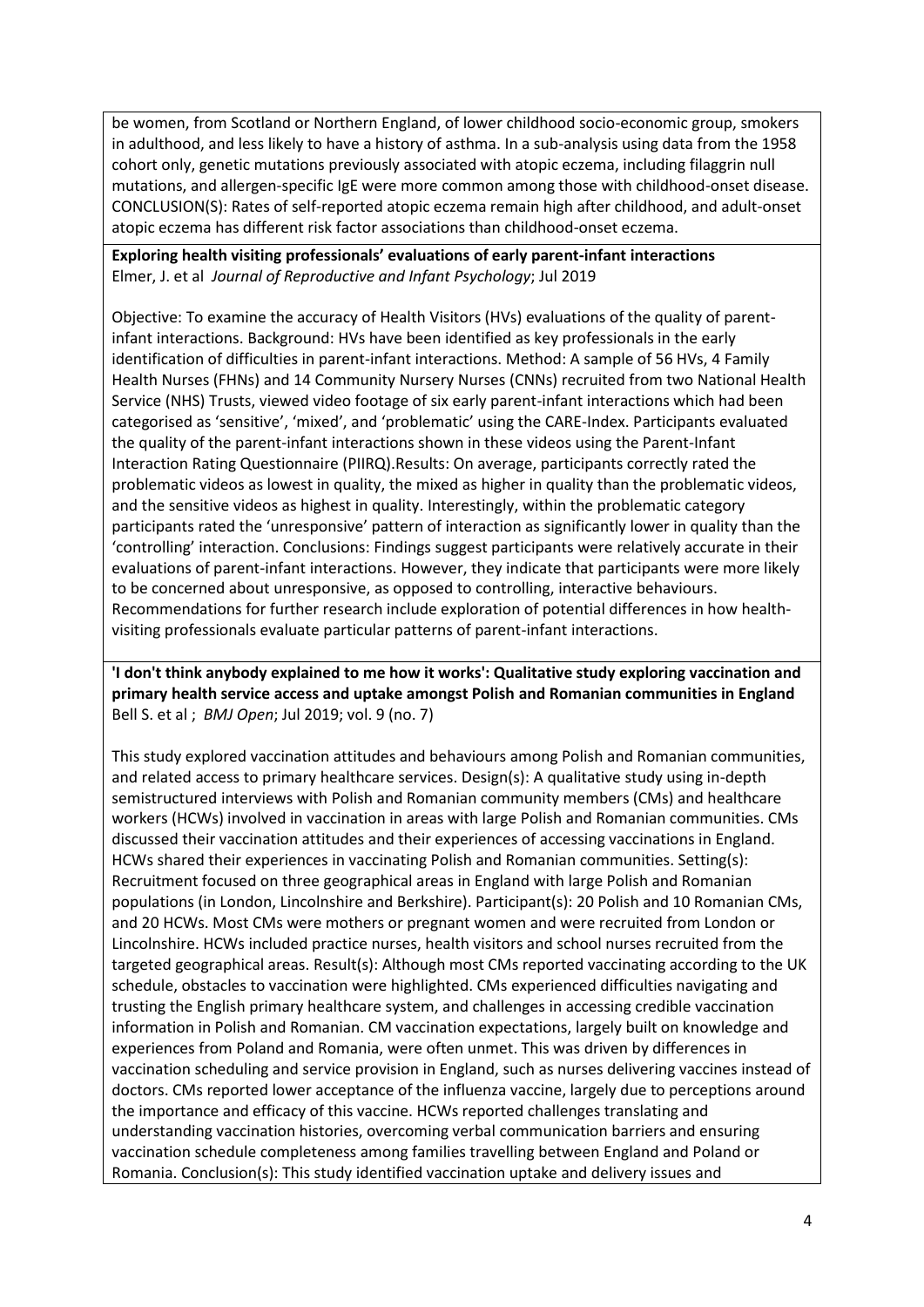recommendations for improvement. HCWs should discuss health service expectations, highlight differences in vaccination scheduling and delivery between countries, and promote greater understanding of the English primary healthcare system in order to encourage vaccination in these communities.

### **Lead-based paints and children's PVC toys are potential sources of domestic lead poisoning - A review**

Njati S.Y.& Maguta M.M. *Environmental Pollution*; Jun 2019 ; p. 1091-1105

Control of lead (Pb) both in paints and children's PVC toys is vital to safeguard mankind from this dangerous heavy metal. Lead (Pb) both in paints and children's Polyvinyl chloride (PVC) toys is a major public health concern which has attracted attention of the international community. Concentrations of Pb both in lead-based paints and children's PVC toys have been assessed through various studies across the globe. Therefore, the purpose of this article was to summarize the results reported in these studies and provide some comprehension on their implications to human health for law enforcement as well as for awareness raising to the general public. Highlights on identified gaps have been provided to pave ways for further research interventions in order to establish comprehensive information on the subject. Regardless of regulatory limits on the content of lead, both in paints and children's PVC toys existing in different countries in the world, some of the reviewed articles have revealed significant levels of lead in these two items far above the permissible limits. High lead levels in paints have been recorded in China (116,200 ppm), Cameroon (500,000 ppm), South Africa (189,000 ppm), Tanzania (120,862.1 ppm), Uganda (150,000 ppm), Thailand (505,716 ppm) and Brazil (170,258.4 ppm) just to mention a few. Lead poisoning cases in children have been reported in several countries including France, Morocco, South Africa and United States. Countries where high levels of lead in children's PVC toys have been recounted include; China (860,000 ppm), South Africa (145,000 ppm), United States (22,550 ppm), Thailand (4,486.11 ppm), Palestine (6,036 ppm) and India (2,104 ppm). Awareness raising among parents is vital to impart them with knowledge on the matter so that they can take strenuous measures to protect their children from lead poisoning emanating from playing with toys and paint dust. Law enforcement on phasing out lead-based paints and control of lead content in children's PVC toys worldwide is also highly recommended.

## **Prevention and treatment of childhood and adolescent obesity: a systematic review of metaanalyses.**

Psaltopoulou, T. et al; *World journal of pediatrics* : WJP; Jul 2019

The goal of this systematic review is to synthesize the published meta-analyses assessing the role of nutritional, behavioral and physical activity factors/interventions on the prevention or treatment of pediatric and adolescent obesity. METHODS An online search was conducted in PubMed (end-ofsearch: September 30, 2015); English-language meta-analyses pooling observational and/or interventional studies examining weight-related indices on children and adolescents were included. RESULTS Sixty-six meta-analyses corresponding to more than 900,000 children and adolescents were retrieved. The majority of meta-analyses included interventional studies most of which referred to mixed or combined interventions, including components such as diet, physical activity and sedentary behavior reduction. Discrepancies between meta-analyses on observational and interventional studies were noted. Combined interventions including physical activity and nutritional modifications seemed to represent the most effective means for tackling childhood obesity. CONCLUSIONS Synthesis of interventional or observational evidence may yield discrepant results. The combination of enhanced physical activity and improved nutrition emerged as a promising intervention in the fight against childhood/adolescent obesity. However, further research is needed about the most effective multidimensional prevention strategy.